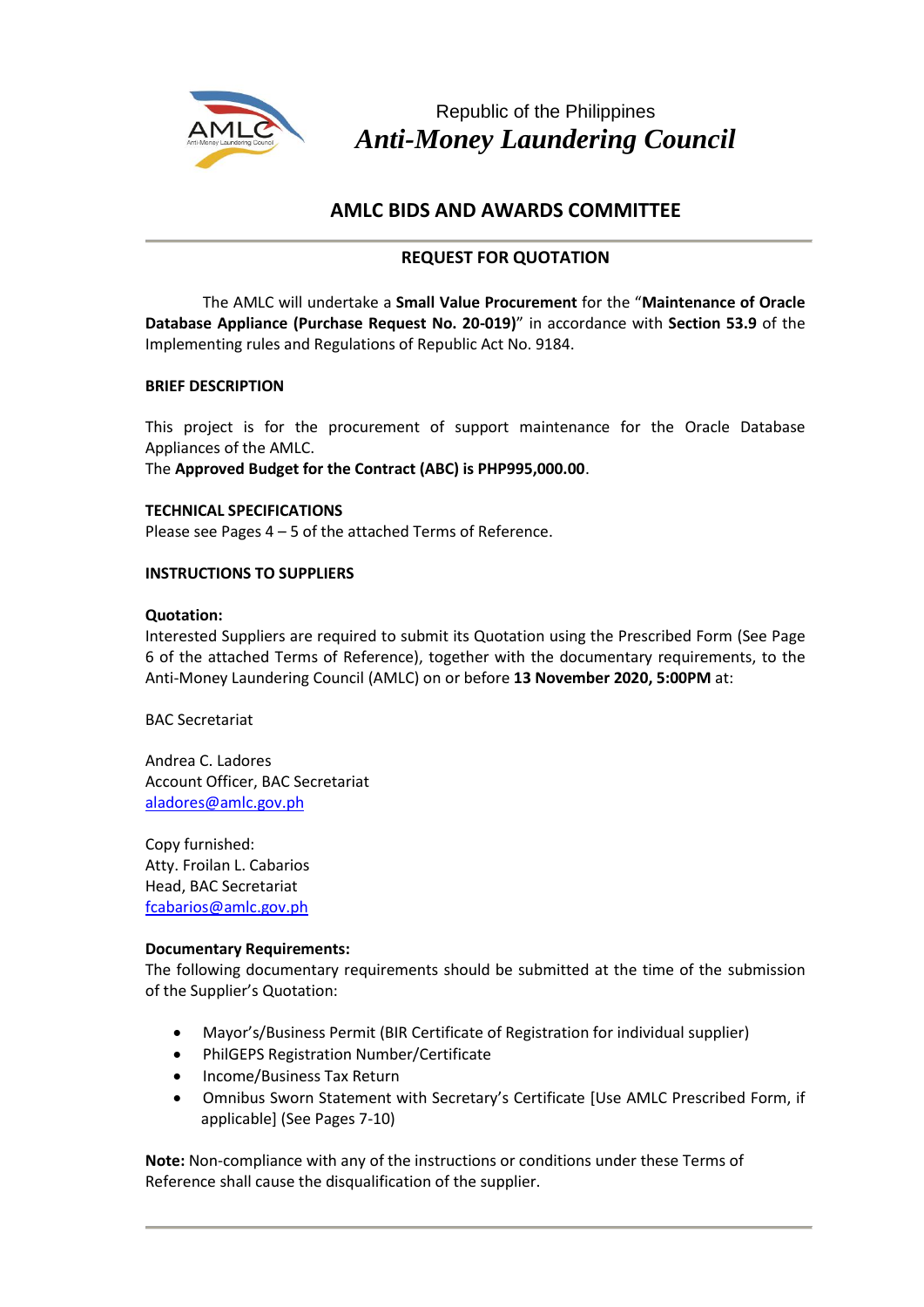

# Republic of the Philippines ANTI-MONEY LAUNDERING COUNCIL

**TERMS OF REFERENCE** Maintenance of Oracle Database Appliance (Purchase Request No. 20-019)

#### **BRIEF DESCRIPTION**

This project is for the procurement of support maintenance for the Oracle Database Appliances of the AMLC.

The Approved Budget for the Contract (ABC) is PHP995,000.00.

#### **INSTRUCTIONS TO SUPPLIERS**

NOTE: Suppliers who do not comply with *any* of the requirements, including the use of the prescribed forms, in the Terms of Reference shall be *automatically disqualified.*

*Form of Quotation:*

Suppliers<sup>1</sup> are required to submit its Quotation using the Prescribed Form **(***See* **Page 6)** by the Anti-Money Laundering Council (AMLC).

Andrea C. Ladores Account Officer, BAC Secretariat [aladores@amlc.gov.ph](mailto:aladores@amlc.gov.ph)

Copy furnished: Froilan L. Cabarios Head, BAC Secretariat [fcabarios@amlc.gov.ph](mailto:fcabarios@amlc.gov.ph)

*Documentary Requirements:*

The following documentary requirements should be submitted at the time of the submission of the Supplier's Quotation:

- Mayor's/Business Permit (BIR Certificate of Registration for individual supplier)
- PhilGEPS Registration Number/Certificate
- Income/Business Tax Return
- Omnibus Sworn Statement with Secretary's Certificate [Use AMLC Prescribed Form, if applicable] **(***See* **Pages 7-10)**

<sup>&</sup>lt;sup>1</sup> Or Service Providers (for procurement of services).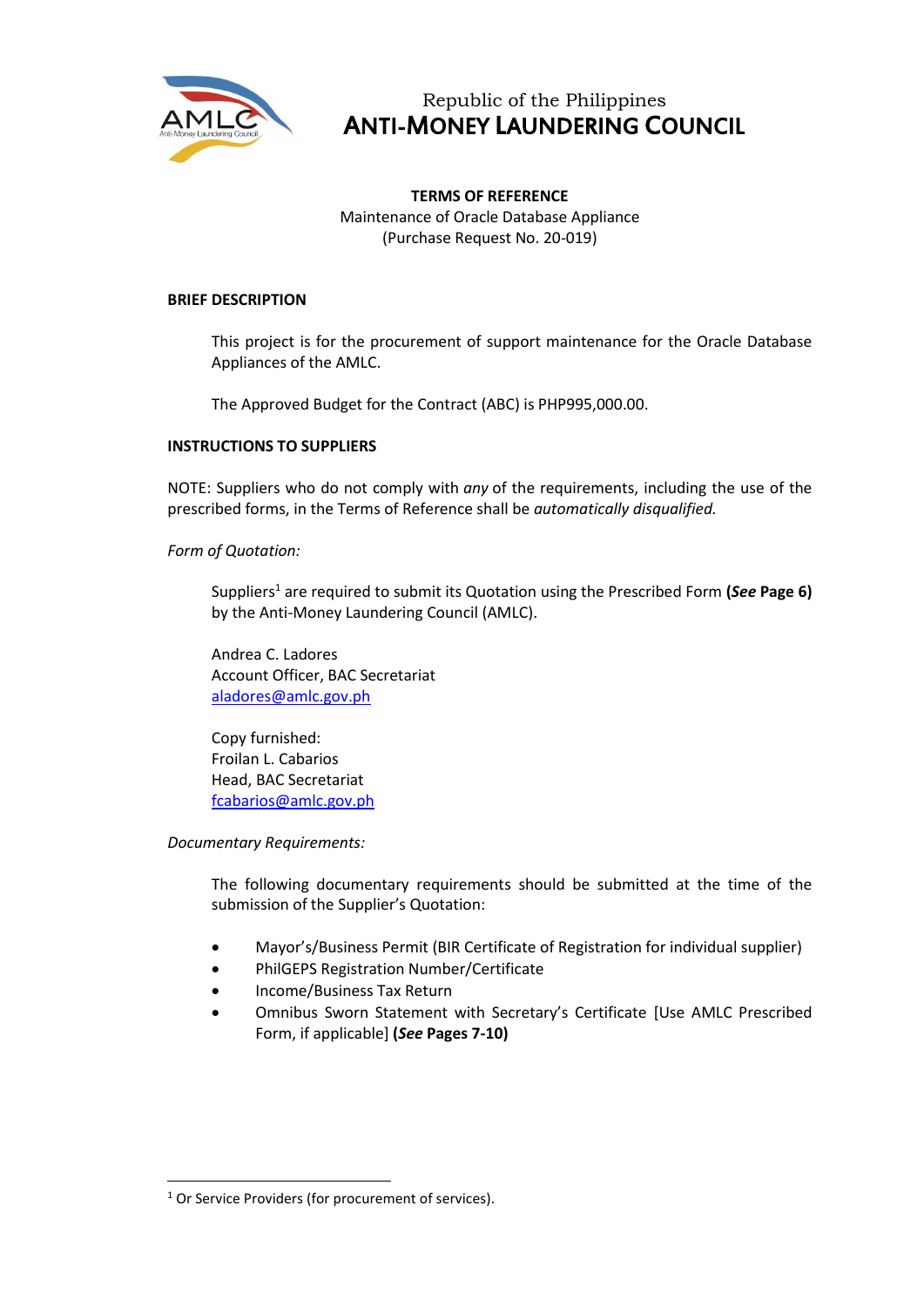#### **GENERAL CONDITIONS**

#### *Quotation Price:*

Supplier's quotation shall be inclusive of 12% Value-Added Tax and other incidental expenses, including, but not limited to notarial expenses.

#### *Quotation Validity Period:*

Quotations shall be valid for 60 calendar days from receipt by the BAC Secretariat.

Performance Security:

- To guarantee the faithful performance of its obligations under the contract in accordance with the Terms of Reference, the winning Supplier shall post a performance security upon or after receipt of the Notice of Award, but prior to the receipt of the Purchase Order.
- The performance security shall be in the form of cash or cashier's/manager's check issued by a Universal or Commercial Bank.
- The performance security shall be **five percent (5%) of** the total contract price.
- The performance security shall be denominated in Philippine Pesos and posted in favor of the AMLC, which shall be forfeited in the event it is established that the winning Supplier is in default in any of its obligations under the contract.
- The performance security shall remain **valid until issuance by of the Certificate of Final Acceptance (CFA)** by the Inspection and Acceptance Committee (IAC).
- The performance security may be released by the AMLC after the issuance of the Certificate of Final Acceptance, subject to the following conditions: (a) AMLC has no claims filed against the winning Supplier; (b) It has no claims for labor and materials filed against the contractor; and (c) Other terms of the contract.

#### *Delivery Period/Completion Period/Contract Period:*

Delivery period shall be within 30 calendar days from the date of receipt of Purchase Order.

Please see contract period in the Technical Specifications.

#### *Liquidated Damages:*

- A delay by the Supplier in the full delivery of the goods/services shall render the Supplier liable for liquidated damages, which shall deduct by the AMLC from each payment or total contract price in case of one-time payment.
- Liquidated damages shall be equal to one-tenth  $(1/10)$  of one percent  $(1%)$  of the total contract price for every day of delay.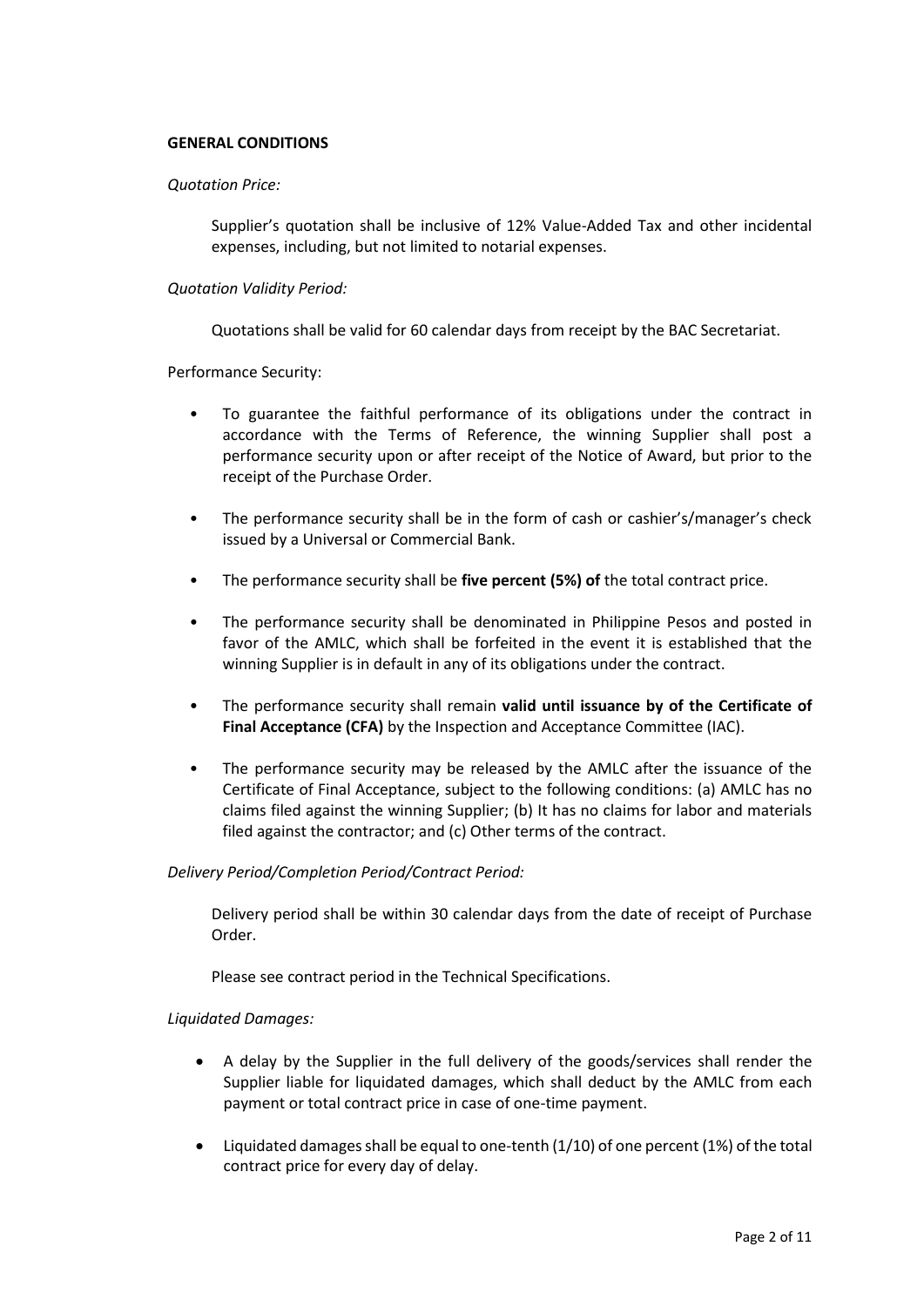#### *Payment:*

- Payments shall be made only upon the issuance of the **Inspection and Acceptance Report (IAR)<sup>2</sup>** by the Inspection and Acceptance Committee (IAC).
- No payment shall be made for supplies and materials not yet delivered or services not yet rendered.
- The Supplier's request for payment shall be made in writing, accompanied by an invoice describing, as appropriate, the goods delivered and/or services performed, and by documents submitted pursuant, and upon fulfillment of other obligations stipulated in these Terms of Reference.
- Payments shall be made promptly by the AMLC within thirty (30) days from issuance of the IAR by the IAC.
- The currency in which payment is to be made shall be in Philippine Pesos.

# *Warranty:*

- The Supplier warrants it has, and, at all time during the term of the service, will maintain the requisite personnel, competence, skill and resources necessary to provide the required services under these Terms of Reference. The Supplier also warrant that the services shall be performed in a workmanlike manner and in compliance with all applicable laws and regulations. The Supplier further warrants the availability of service, service parts and maintenance services, including repair services and preventative maintenance, during the term of the service. Additionally, the Supplier warrants that the services rendered is fit for the use for which it was intended.
- The obligation for the warranty shall be covered by a warranty security in the form of *retention money* in an amount equivalent to **five percent (5%)** of every progress payment, or total contract price in case of one-time payment.
- The AMLC shall promptly notify the Supplier in writing of any claims arising under the warranty. Upon receipt of such notice, the Supplier shall, within 7 days and with all reasonable speed, repair or replace the defective goods or parts thereof, without costs to the AMLC. If the Supplier, having been notified, fails to remedy the defects within the period specified in the contract, the AMLC may proceed to call upon the warranty security, without prejudice to any other rights which it may have against the Supplier under these Terms of Reference and under the applicable law.
- The warranty security shall only be released after the lapse of **one (1) year after issuance by the IAC of the CFA** of the delivered Goods.
- After the lapse of the period, and upon request by the Supplier, the AMLC shall release the warranty security, *Provided*, that the goods supplied are free from patent and latent defects and all conditions imposed under the Terms of Reference have been fully met.

<sup>2</sup> Certificate of Acceptance (for Consultancy Services).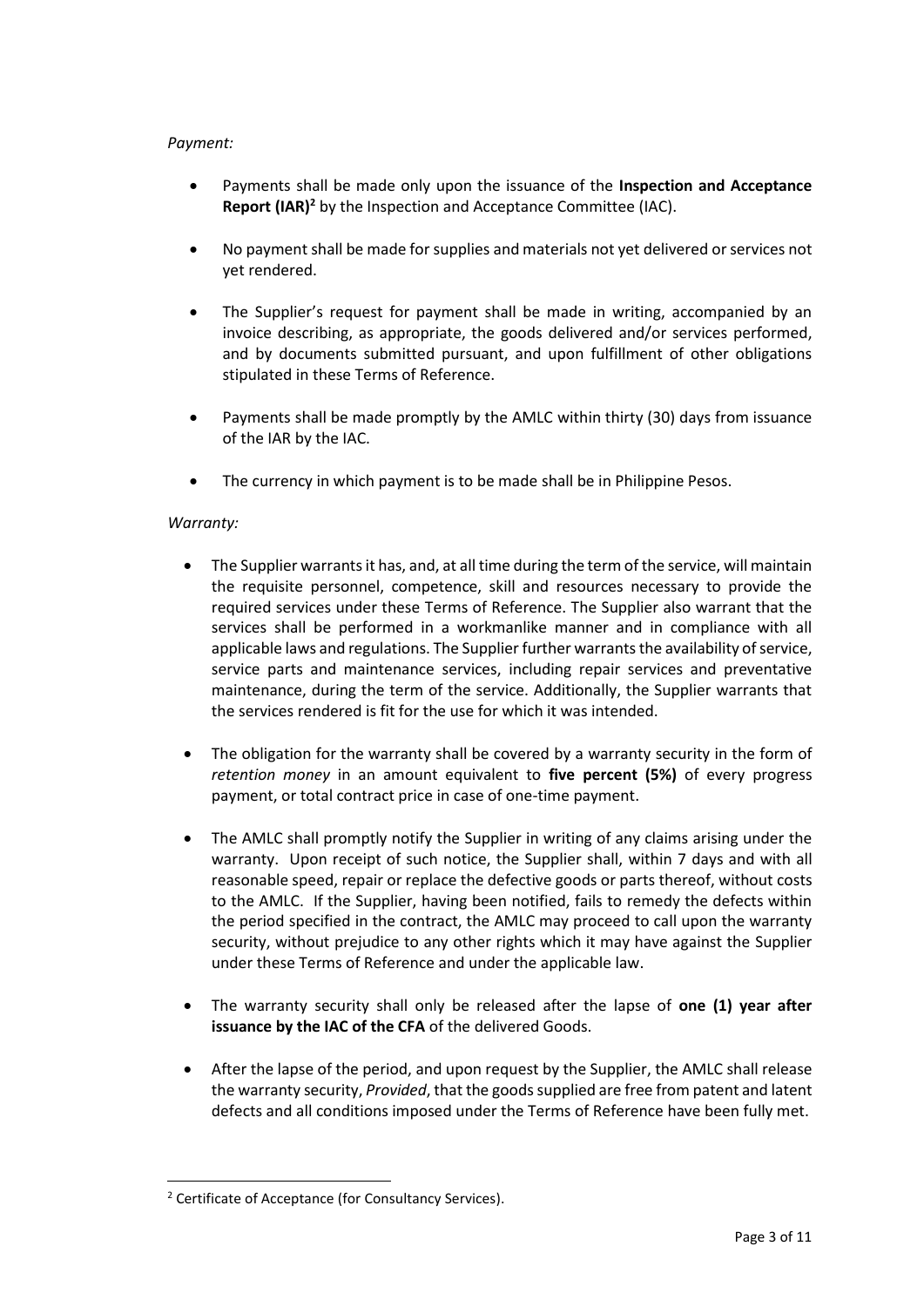# **TECHNICAL SPECIFICATIONS:**

| Item         | Specification |                                            |              | Maintenance   | <b>Delivery</b> |
|--------------|---------------|--------------------------------------------|--------------|---------------|-----------------|
|              |               |                                            |              | Coverage      | <b>Schedule</b> |
| $\mathbf{1}$ | 21925349      | Oracle Database Appliance                  | $\mathbf{1}$ | From date of  | Delivery period |
|              |               | X7-2S/X7-2M: model family                  | unit         | receipt of PO | shall be within |
|              |               | Oracle Database Appliance                  | $\mathbf{1}$ | to 31<br>Dec  | calendar<br>30  |
|              |               | X7-2S/X7-2M: model family                  | unit         | 2021          | days from the   |
|              |               | Serial No. 1834XD300L                      |              |               | date of receipt |
|              |               | Oracle Database Appliance                  | $\mathbf{1}$ |               | of<br>Purchase  |
|              |               | $X7-2M$<br>with<br>two<br>6.4              | unit         |               | Order           |
|              |               | TB NVMe SSDs (for factory                  |              |               |                 |
|              |               | installation)                              |              |               |                 |
|              |               | ASSY, ORACLE DATABASE                      | $\mathbf{1}$ |               |                 |
|              |               | <b>APPLIANCE</b>                           | unit         |               |                 |
|              |               | MEDIUM X7-2 (384 GB                        |              |               |                 |
|              |               | memory, 2xNVMe SFF)                        |              |               |                 |
|              |               | Power cord:<br>Sun<br>Rack                 | 2            |               |                 |
|              |               | jumper, straight,<br>3                     | units        |               |                 |
|              |               | meters, C14 plug,<br>C13                   |              |               |                 |
|              |               | connector, 15 A<br>(for                    |              |               |                 |
|              |               | factory Installation)                      |              |               |                 |
| 2            |               | Oracle Database Appliance                  | $\mathbf{1}$ |               |                 |
|              |               | X7-2S/X7-2M:                               | unit         |               |                 |
|              |               | model family                               |              |               |                 |
|              |               | Oracle Database Appliance                  |              |               |                 |
|              |               | X7-2S/X7-                                  | $\mathbf{1}$ |               |                 |
|              |               | 2M:model family Serial No.                 | unit         |               |                 |
|              |               | 1802XD3001                                 |              |               |                 |
|              |               | Oracle Database Appliance                  | $\mathbf{1}$ |               |                 |
|              |               | X7-2M with two 6.4                         | unit         |               |                 |
|              | 21613703      | TB NVMe SSDs (for factory<br>installation) |              |               |                 |
|              |               | ASSY, ORACLE DATABASE                      | 1            |               |                 |
|              |               | APPLIANCE                                  | unit         |               |                 |
|              |               | MEDIUM X7-2 (384<br>GB                     |              |               |                 |
|              |               | memory, 2xNVMe SFF)                        |              |               |                 |
|              |               | Sun<br>Power cord:<br>Rack                 |              |               |                 |
|              |               | jumper, straight, 3                        |              |               |                 |
|              |               | meters, C14<br>plug,<br>C13                | 2            |               |                 |
|              |               | connector, 15 A (for                       | units        |               |                 |
|              |               | factory Installation)                      |              |               |                 |
|              |               | <b>Oracle Support Services includes:</b>   |              |               |                 |
|              |               | o Program updates, patches, fixes,         |              |               |                 |
|              |               | security patches, and security alerts      |              |               |                 |
|              |               | for operating system software and          |              |               |                 |
|              |               | integrated software                        |              |               |                 |
|              |               | o General maintenance releases             |              |               |                 |
|              |               | functionality<br>o Selected                | releases     |               |                 |
|              |               | Patches via My Oracle Support              |              |               |                 |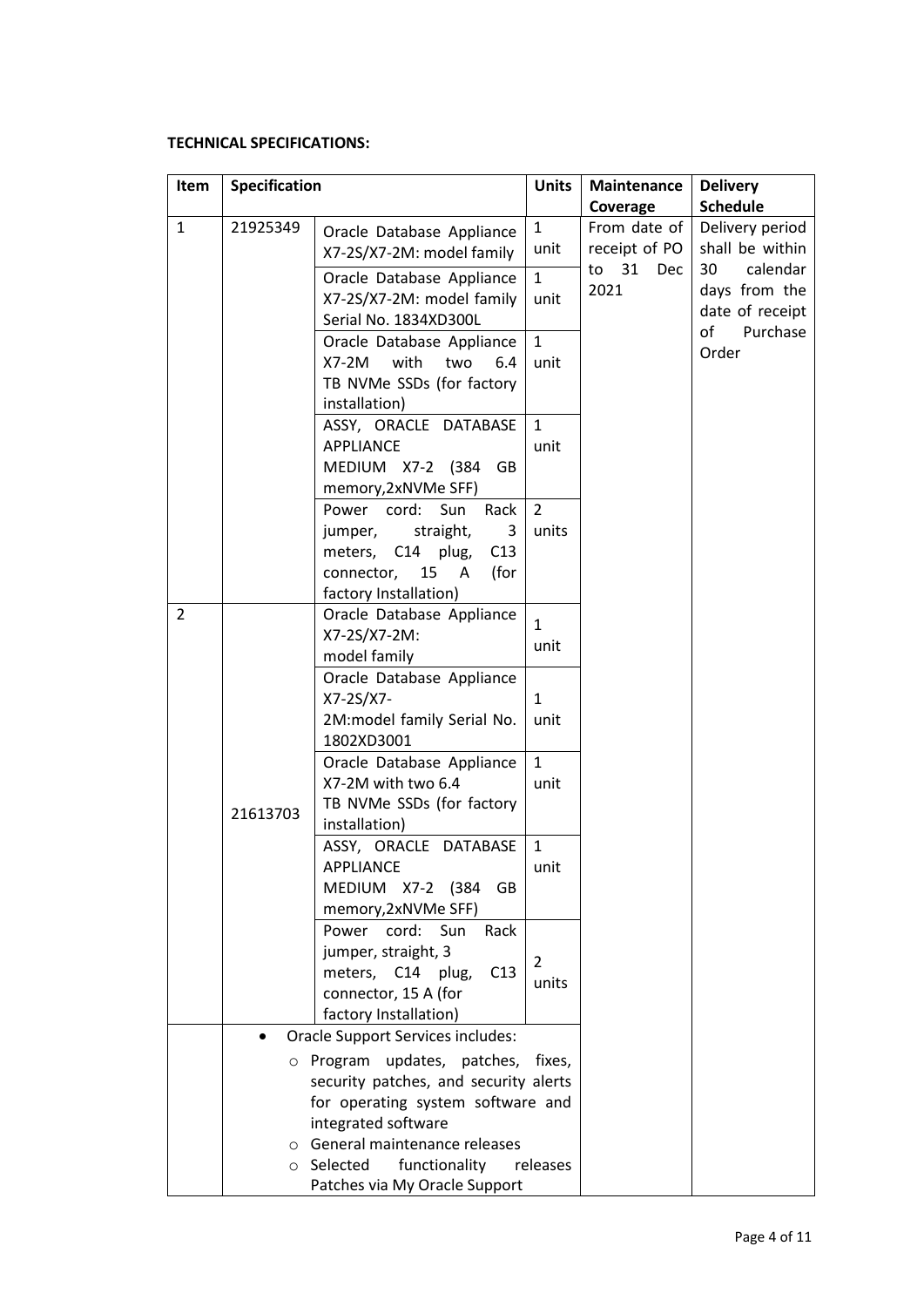| $\circ$ Documentation updates                     |  |
|---------------------------------------------------|--|
| Limited access to bug fix information             |  |
| and patches on My Oracle Support                  |  |
| Oracle Product Support includes:<br>$\bullet$     |  |
| Assistance with Service Requests (Srs)<br>$\circ$ |  |
| 24 hours per day, 7 days a week                   |  |
| Access to My Oracle Support (24 x 7)<br>$\circ$   |  |
| web-based technical support system)               |  |
| Ability to log Service Requests (SRs)<br>$\circ$  |  |
| through My Oracle Support                         |  |
| Non-technical customer<br>service<br>$\circ$      |  |
| during normal business hours (e.g.,               |  |
| assistance with support identifiers,              |  |
| assistance with logging into My Oracle            |  |
| Support)                                          |  |
|                                                   |  |

# **OTHER REQUIREMENTS/CONDITIONS (IF ANY):**

• Certificate of Proof of Entitlement must be submitted within 30 calendar days from the date of receipt of Purchase Order.

# *Suppletory Application of the Civil Code and the Procurement Law:*

In the absence of express provision in these Terms of Reference, the mandatory provisions of the New Civil Code and the Government Procurement Reform Act shall have suppletory application in the contract between the AMLC and the winning Supplier.

**The Purchase Order, together with the Purchase Request, these Terms of Reference, Supplier's Quotation, and Notice of Award, shall constitute the Agreement between the AMLC and the winning Supplier to which the contract will be awarded.**

**ALBERT N. PINEDA** Bank Officer V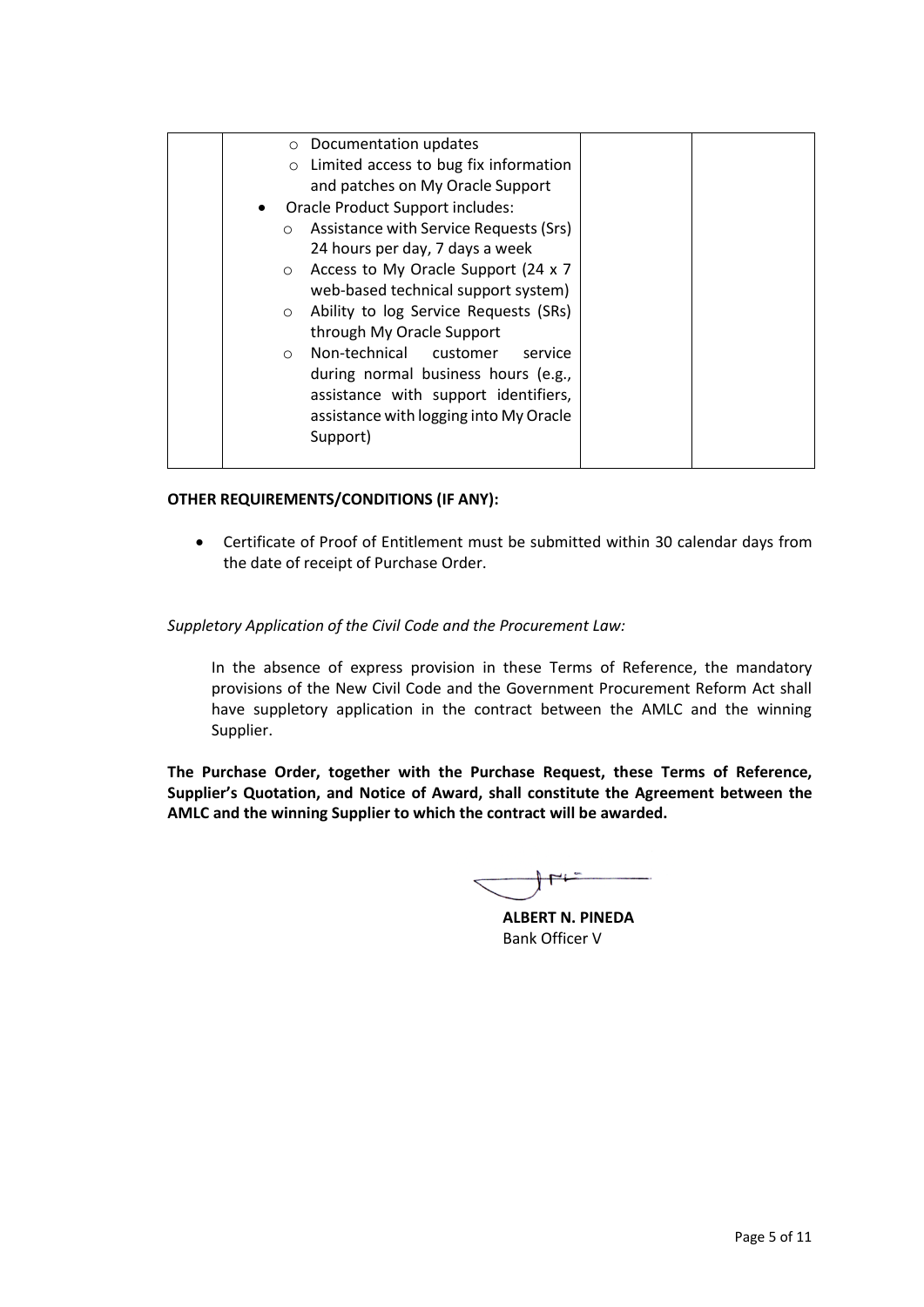#### **QUOTATION FORM**

Date: \_\_\_\_\_\_\_\_\_\_\_\_\_\_\_\_\_\_\_\_\_\_\_ RFQ No.: \_\_\_\_\_\_\_\_\_\_\_\_\_\_\_\_\_\_\_\_

# To:**BIDS AND AWARDS COMMITTEE** Anti-Money Laundering Council Room 507, 5/F, EDPC Building, BSP Complex Malate, Manila

Gentlemen:

Having examined the Request for Quotation, including the attached Terms of Reference (TOR), the receipt of which is hereby duly acknowledged, the undersigned, on behalf of the Supplier, offers to the following Quotation:

| Item/Brand/Model | <b>Units</b> | <b>Technical Specifications</b> | Quotation<br><b>Price</b> |
|------------------|--------------|---------------------------------|---------------------------|
|                  |              |                                 |                           |
|                  |              |                                 |                           |

We agree to abide by this Quotation for the Quotation Validity Period specified in TOR and it shall remain binding upon us and may be accepted at any time before the expiration of that period.

Until a Purchase Order is received by the Supplier, this Quotation, together with your Notice of Award, shall be binding upon us.

We understand that you are not bound to accept the Lowest Calculated Quotation or any Quotation you may receive.

The Supplier certifies/confirms that it agrees and complies with the requirements and conditions under the Terms of Reference.

Dated this \_\_\_\_\_ day of \_\_\_\_\_\_\_\_\_\_\_\_\_\_\_\_ 2020.

*[signature over printed name] [in the capacity of]*

Duly authorized to sign Bid for and on behalf of \_\_\_\_\_\_\_\_\_\_\_\_\_\_\_\_\_\_\_\_\_\_\_\_\_\_\_\_\_\_\_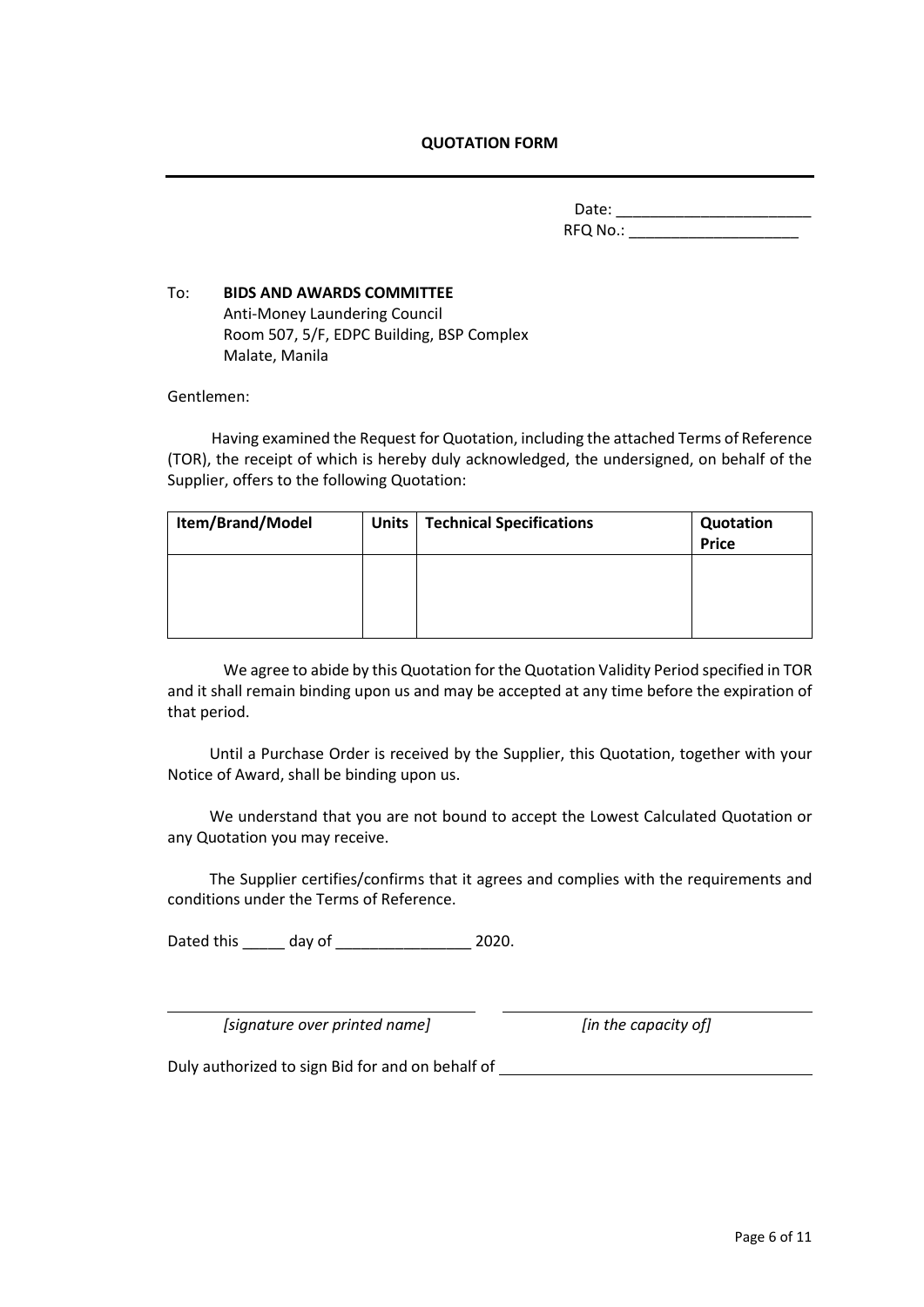REPUBLIC OF THE PHILIPPINES ) CITY/MUNICIPALITY OF \_\_\_\_\_\_ ) S.S.

#### **A F F I D A V I T**

I, *[Name of Affiant]*, of legal age, *[Civil Status]*, *[Nationality]*, and residing at *[Address of Affiant]*, after having been duly sworn in accordance with law, do hereby depose and state that:

#### 1. *Select one, delete the other:*

*If a sole proprietorship:* I am the sole proprietor or authorized representative of *[Name of Supplier]* with office address at *[address of Bidder]*;

*If a partnership, corporation, cooperative, or joint venture:* I am the duly authorized and designated representative of *[Name of Bidder]* with office address at *[address of Supplier]*;

#### 2. *Select one, delete the other:*

*If a sole proprietorship:* As the owner and sole proprietor, or authorized representative of *[Name of Supplier]*, I have full power and authority to do, execute and perform any and all acts necessary to participate, submit the bid, and to sign and execute the ensuing contract for *[Name of the Project]* of the *Anti-Money Laundering Council (AMLC), as shown in the attached duly notarized [Secretary's Certificate or Special Power of Attorney]*;

*If a partnership, corporation, cooperative, or joint venture:* I am granted full power and authority to do, execute and perform any and all acts necessary to participate, submit the bid, and to sign and execute the ensuing contract for *[Name of the Project]* of the *AMLC,* as shown in the attached *[state title of attached document showing proof of authorization (e.g., duly notarized Secretary's Certificate, Board/Partnership Resolution, or Special Power of Attorney, whichever is applicable;)]*;

- 3. *[Name of Supplier]* is not "blacklisted" or barred from bidding by the Government of the Philippines or any of its agencies, offices, corporations, or Local Government Units, foreign government/foreign or international financing institution whose blacklisting rules have been recognized by the Government Procurement Policy Board;
- 4. Each of the documents submitted in satisfaction of the bidding requirements is an authentic copy of the original, complete, and all statements and information provided therein are true and correct;
- 5. *[Name of Supplier]* is authorizing the Head of the Procuring Entity or its duly authorized representative(s) to verify all the documents submitted;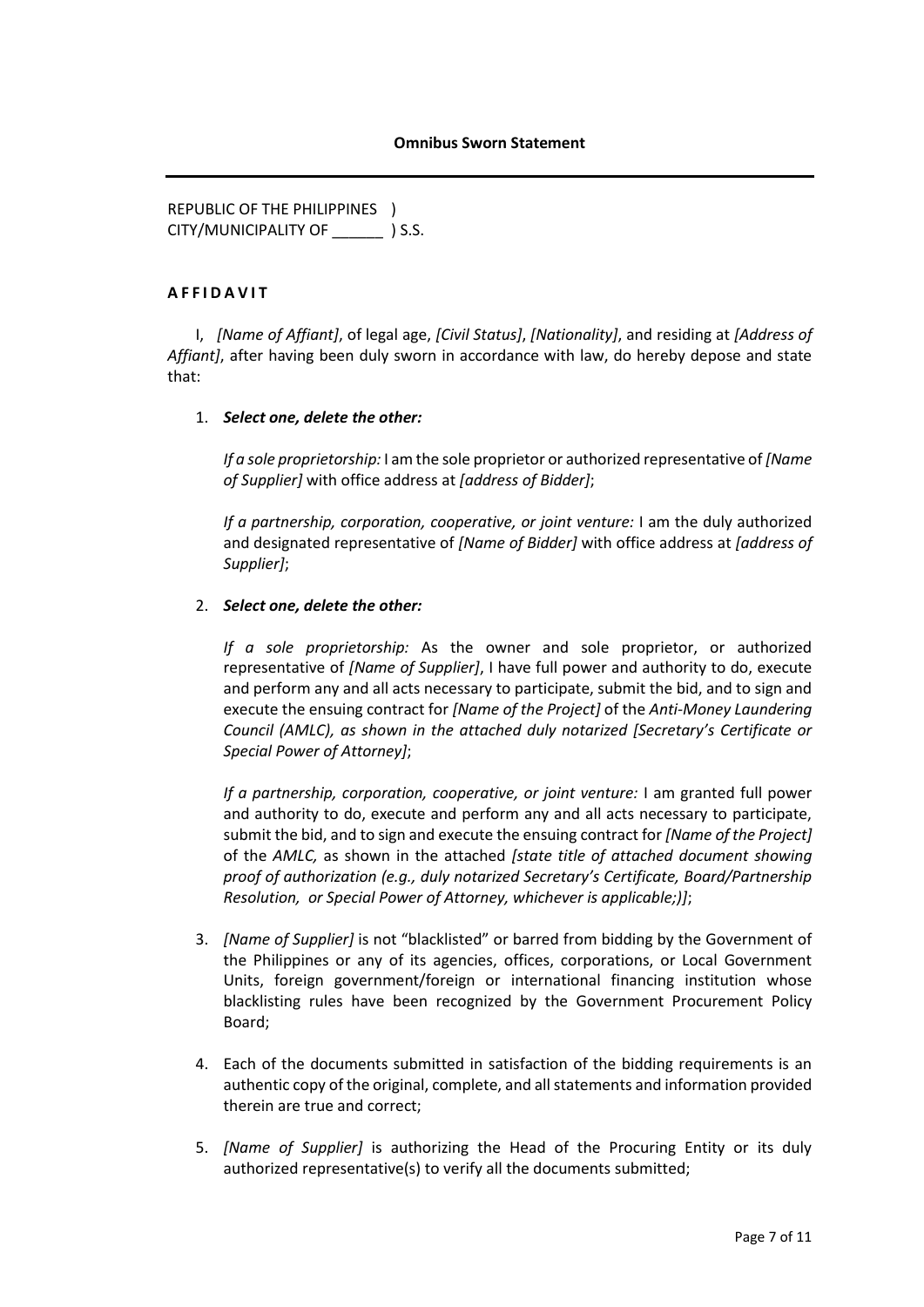#### 6. *Select one, delete the rest:*

*If a sole proprietorship:* The owner or sole proprietor is not related to the Head of the Procuring Entity, members of the Bids and Awards Committee (BAC), the Technical Working Group, and the BAC Secretariat, the head of the Project Management Office or the end-user unit, and the project consultants by consanguinity or affinity up to the third civil degree;

*If a partnership or cooperative:* None of the officers and members of *[Name of Bidder]*  is related to the Head of the Procuring Entity, members of the Bids and Awards Committee (BAC), the Technical Working Group, and the BAC Secretariat, the head of the Project Management Office or the end-user unit, and the project consultants by consanguinity or affinity up to the third civil degree;

*If a corporation or joint venture:* None of the officers, directors, and controlling stockholders of *[Name of Supplier]* is related to the Head of the Procuring Entity, members of the Bids and Awards Committee (BAC), the Technical Working Group, and the BAC Secretariat, the head of the Project Management Office or the end-user unit, and the project consultants by consanguinity or affinity up to the third civil degree;

- 7. *[Name of Supplier]* complies with existing labor laws and standards; and
- 8. *[Name of Supplier]* is aware of and has undertaken the following responsibilities as a Bidder:
	- a) Carefully examine all of the Bidding Documents;
	- b) Acknowledge all conditions, local or otherwise, affecting the implementation of the Contract;
	- c) Made an estimate of the facilities available and needed for the contract to be bid, if any; and
	- d) Inquire or secure Supplemental/Bid Bulletin(s) issued for the *[Name of the Project]*.
- 9. *[Name of Supplier]* did not give or pay directly or indirectly, any commission, amount, fee, or any form of consideration, pecuniary or otherwise, to any person or official, personnel or representative of the government in relation to any procurement project or activity.
- IN WITNESS WHEREOF, I have hereunto set my hand on \_\_\_\_\_\_\_\_\_\_\_\_\_\_\_\_\_\_\_\_ at \_\_\_\_\_\_\_\_\_\_\_\_\_\_\_\_\_\_\_\_\_\_\_\_, Philippines.

Supplier's Authorized Representative

**\_\_\_\_\_\_\_\_\_\_\_\_\_\_\_\_\_\_\_\_\_\_\_\_\_**

**SUBSCRIBED AND SWORN** to before me on \_\_\_\_\_\_\_\_\_\_\_\_\_\_\_\_\_\_\_\_\_\_\_\_*,* Philippines. Affiant/s is/are personally known to me and was/were identified by me through competent evidence of identity as defined in the 2004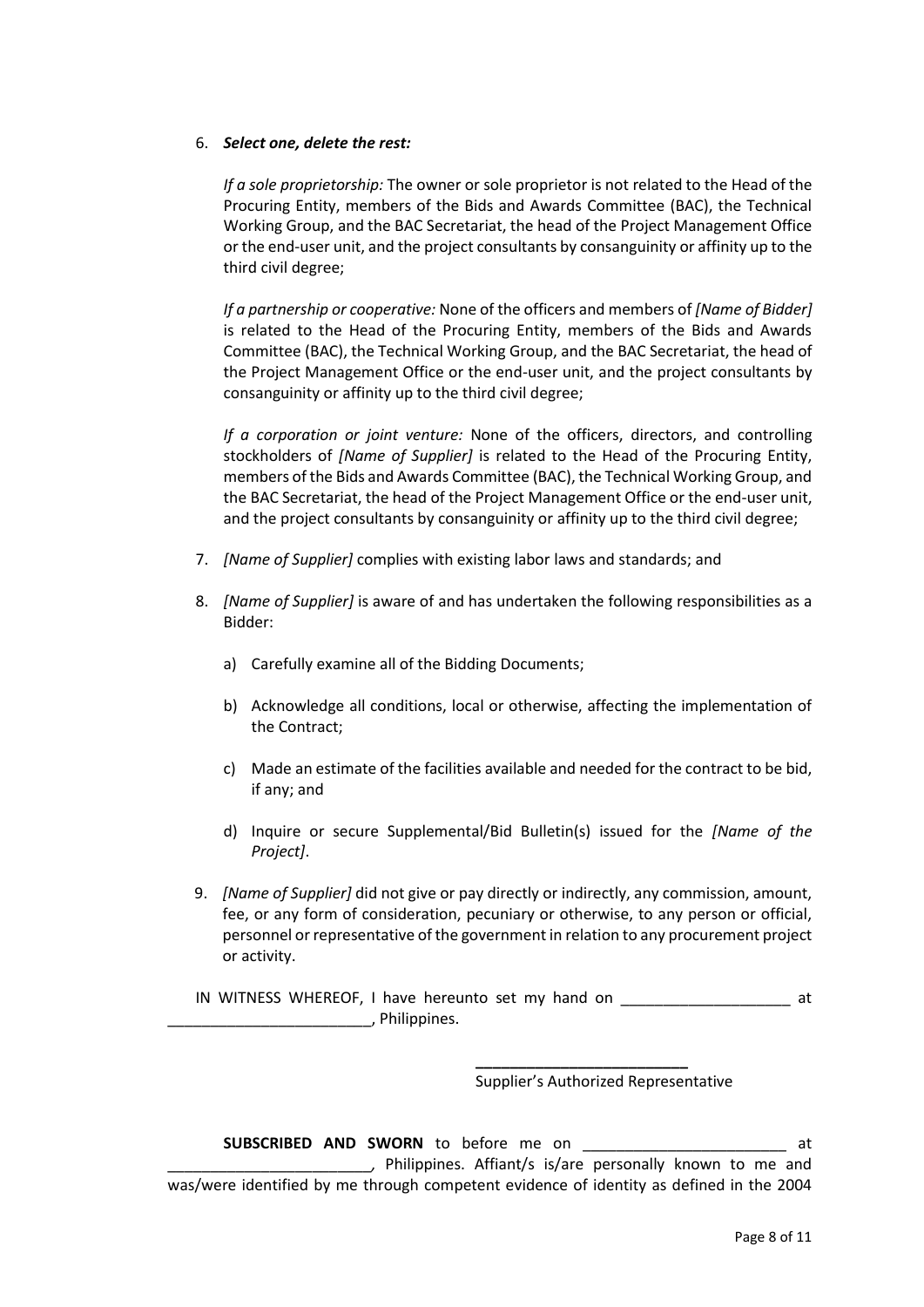Rules on Notarial Practice (A.M. No. 02-8-13-SC). Affiant/s exhibited to me his/her [insert type of government identification card used], with his/her photograph and signature appearing thereon, with No. \_\_\_\_\_\_\_\_\_\_\_\_\_\_\_\_\_\_\_\_\_\_\_\_ and his/her Community Tax Certificate No.

 $\blacksquare$  issued on  $\blacksquare$  at

Witness my hand and seal on \_\_\_\_\_\_\_\_\_\_\_\_\_\_\_\_\_\_\_\_\_\_\_\_\_\_.

NOTARY PUBLIC

Doc. No. [ ] Page No. [ ] Book No. [ ] Series of 2020

\_\_\_\_\_\_\_\_\_\_\_\_\_\_\_\_\_\_\_\_\_\_\_\_.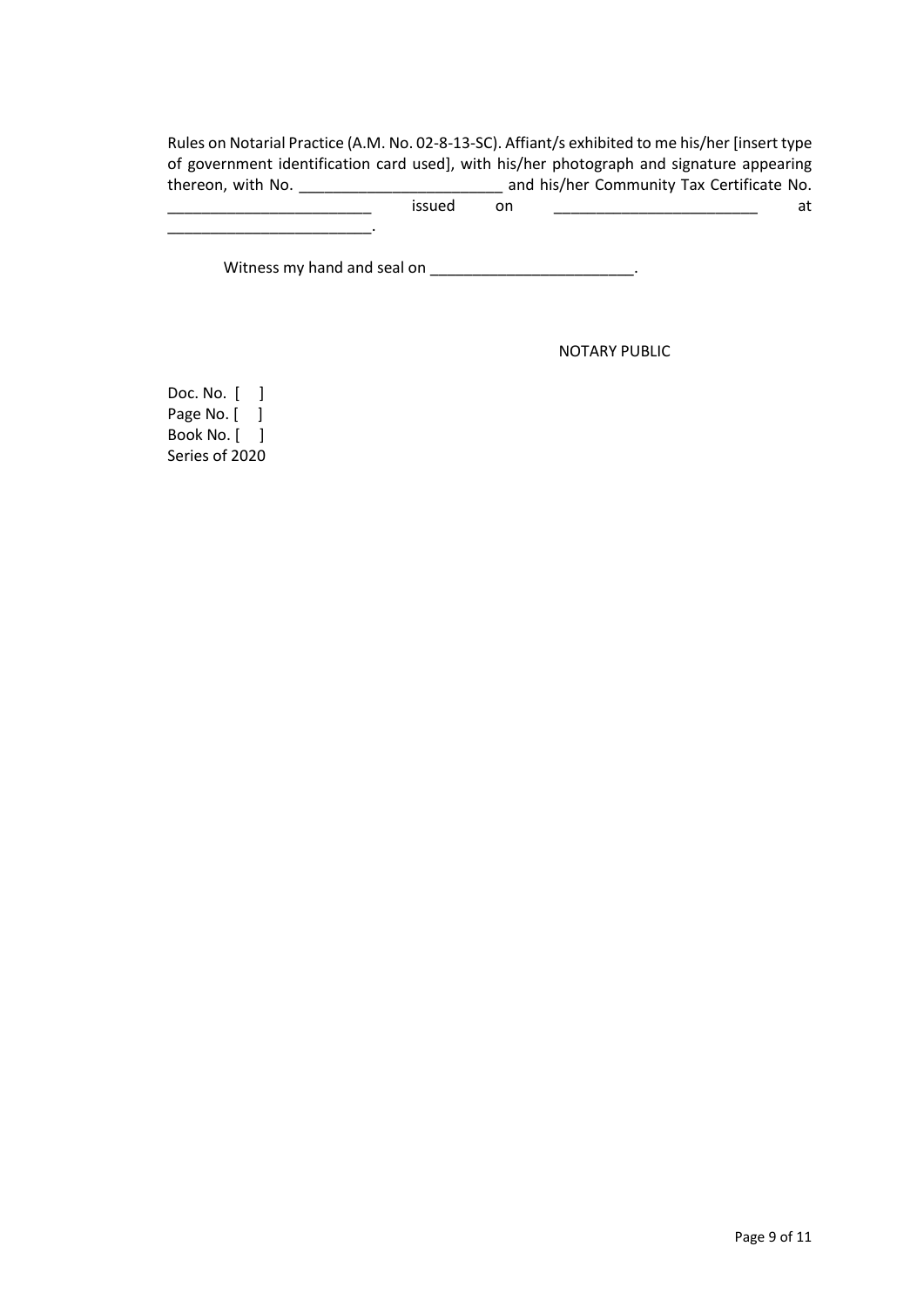#### **Secretary's Certificate**

I, **\_\_\_\_\_\_\_\_\_\_\_\_\_\_\_\_**, of legal age, [*single/married*], Filipino and with address at after having being sworn in accordance with law, do hereby CERTIFY that:

- 1. I am the incumbent and duly designated Corporate Secretary of [*business/company name*], organized and existing in accordance with law, with principal office address at [*business/company address*];
- 2. As Corporate Secretary, I am the custodian of the corporate books and records, including the Minutes of Meetings and Resolutions of the Board of Directors;
- 3. The Board of Directors issued Board Resolution No. \_\_\_\_\_\_\_ dated \_ authorizing **Mr./Ms.** *[name of representative]*, whose signature and initial appears below, to have full power and authority **to do, execute and perform any and all acts necessary to participate, submit the bid, and to sign and execute the ensuing contract for** *[Name of the Project]* **of the Anti-Money Laundering Council**;

Signature of Representative Initial of Representative

- 4. That the above-cited authorization has not been amended, modified and/or superseded and is therefore still in full force and effect;
- 5. This certification is being issued to attest to the truth of the foregoing.

\_\_\_\_\_\_\_\_\_\_\_\_\_\_\_\_\_ \_\_\_\_\_\_\_\_\_\_\_\_\_\_\_

IN WITNESS WHEREOF, I/We have hereunto set my/our hand/s on at

**\_\_\_\_\_\_\_\_\_\_\_\_\_\_\_\_\_\_** Corporate Secretary

**SUBSCRIBED AND SWORN** to before me on \_\_\_\_\_\_\_\_\_\_\_\_\_\_\_\_\_\_\_\_\_\_\_\_ at \_\_\_\_\_\_\_\_\_\_\_\_\_\_\_\_\_\_\_\_\_\_\_\_*,* Philippines. Affiant/s is/are personally known to me and was/were identified by me through competent evidence of identity as defined in the 2004 Rules on Notarial Practice (A.M. No. 02-8-13-SC). Affiant/s exhibited to me his/her [insert type of government identification card used], with his/her photograph and signature appearing thereon, with No. **Example 2** and his/her Community Tax Certificate No. **Example 2** issued on  $\qquad \qquad \text{at} \qquad \qquad .$ 

Witness my hand and seal on \_\_\_\_\_\_\_\_\_\_\_\_\_\_\_\_\_\_\_\_\_\_\_\_\_.

NOTARY PUBLIC

Doc. No. [ ] Page No. [ ] Book No. [ ] Series of 2020

\_\_\_\_\_\_\_\_\_\_\_\_\_\_\_\_\_\_\_\_\_\_\_\_.